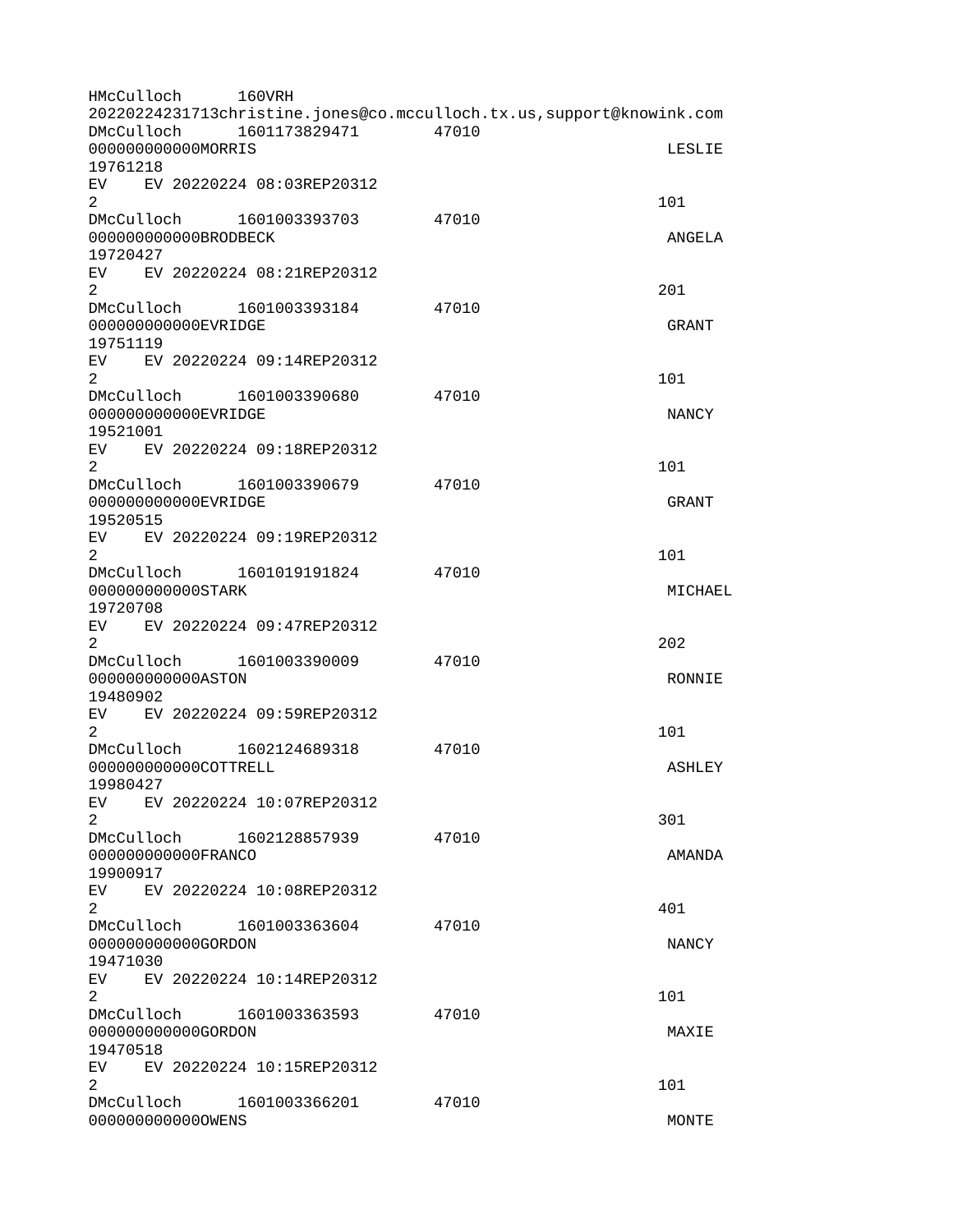| 19550215                     |  |                                |       |               |
|------------------------------|--|--------------------------------|-------|---------------|
| $\overline{2}$               |  | EV EV 20220224 10:16REP20312   |       | 101           |
|                              |  | DMcCulloch 1601063121556 47010 |       |               |
| 000000000000R0BERTS          |  |                                |       | <b>JAMES</b>  |
| 19720429                     |  |                                |       |               |
| $\overline{2}$               |  | EV EV 20220224 10:20REP20312   |       | 101           |
|                              |  | DMcCulloch 1602144517783 47010 |       |               |
| 000000000000TIJERINA         |  |                                |       | <b>JESUS</b>  |
| 19770407                     |  |                                |       |               |
|                              |  | EV EV 20220224 10:23REP20312   |       |               |
| $\overline{2}$               |  |                                |       | 301           |
|                              |  | DMcCulloch 1601210081193       | 47010 |               |
| 000000000000SANDOVAL         |  |                                |       | ALYSSA        |
| 19960616                     |  |                                |       |               |
|                              |  | EV EV 20220224 10:28REP20312   |       |               |
| $\overline{2}$               |  |                                |       | 201           |
|                              |  | DMcCulloch 1601003373969 47010 |       |               |
| 000000000000WALKER           |  |                                |       | <b>TAMELA</b> |
| 19581229                     |  |                                |       |               |
|                              |  | EV EV 20220224 10:29REP20312   |       |               |
| 2 <sup>1</sup>               |  |                                |       | 101           |
|                              |  | DMcCulloch 1601003380560       | 47010 |               |
| 00000000000RIGGS             |  |                                |       | <b>DEBBIE</b> |
| 19650815                     |  |                                |       |               |
|                              |  | EV EV 20220224 11:10REP20312   |       |               |
| $\overline{2}$               |  |                                |       | 401           |
|                              |  |                                | 47010 |               |
| 00000000000PARRISH           |  |                                |       | <b>ESSIE</b>  |
| 19491023                     |  |                                |       |               |
|                              |  | EV EV 20220224 11:23REP20312   |       |               |
| $2^{\circ}$                  |  |                                |       | 401           |
|                              |  |                                | 47010 |               |
| 000000000000PARRISH          |  |                                |       | <b>DONALD</b> |
| 19500428                     |  |                                |       |               |
|                              |  | EV EV 20220224 11:24REP20312   |       |               |
| $\mathbf{2}^{\prime}$        |  |                                |       | 401           |
|                              |  | DMcCulloch 1601202634690       | 47010 |               |
| 000000000000KUBACAK          |  |                                |       | ALEXANDRIA    |
| 19950818                     |  | EV EV 20220224 11:25REP20312   |       |               |
| $2^{\circ}$                  |  |                                |       | 301           |
|                              |  | DMcCulloch 1601003364648 47010 |       |               |
| 000000000000QUINN            |  |                                |       | MARY          |
| 19480720                     |  |                                |       |               |
|                              |  | EV EV 20220224 11:56REP20312   |       |               |
| 2 <sup>1</sup>               |  |                                |       | 101           |
|                              |  | DMcCulloch 1601003364630       | 47010 |               |
| 0000000000000UINN            |  |                                |       | JOHN          |
| 19461028                     |  |                                |       |               |
|                              |  | EV EV 20220224 11:56REP20312   |       |               |
| $\overline{2}$               |  |                                |       | 101           |
|                              |  | DMcCulloch 1601009380466       | 47010 |               |
| 00000000000ARMKE             |  |                                |       | <b>CORD</b>   |
| 19800625                     |  |                                |       |               |
| EV EV 20220224 11:59REP20312 |  |                                |       |               |
| $\overline{2}$               |  |                                |       | 101           |
|                              |  | DMcCulloch  1601003392491      | 47010 |               |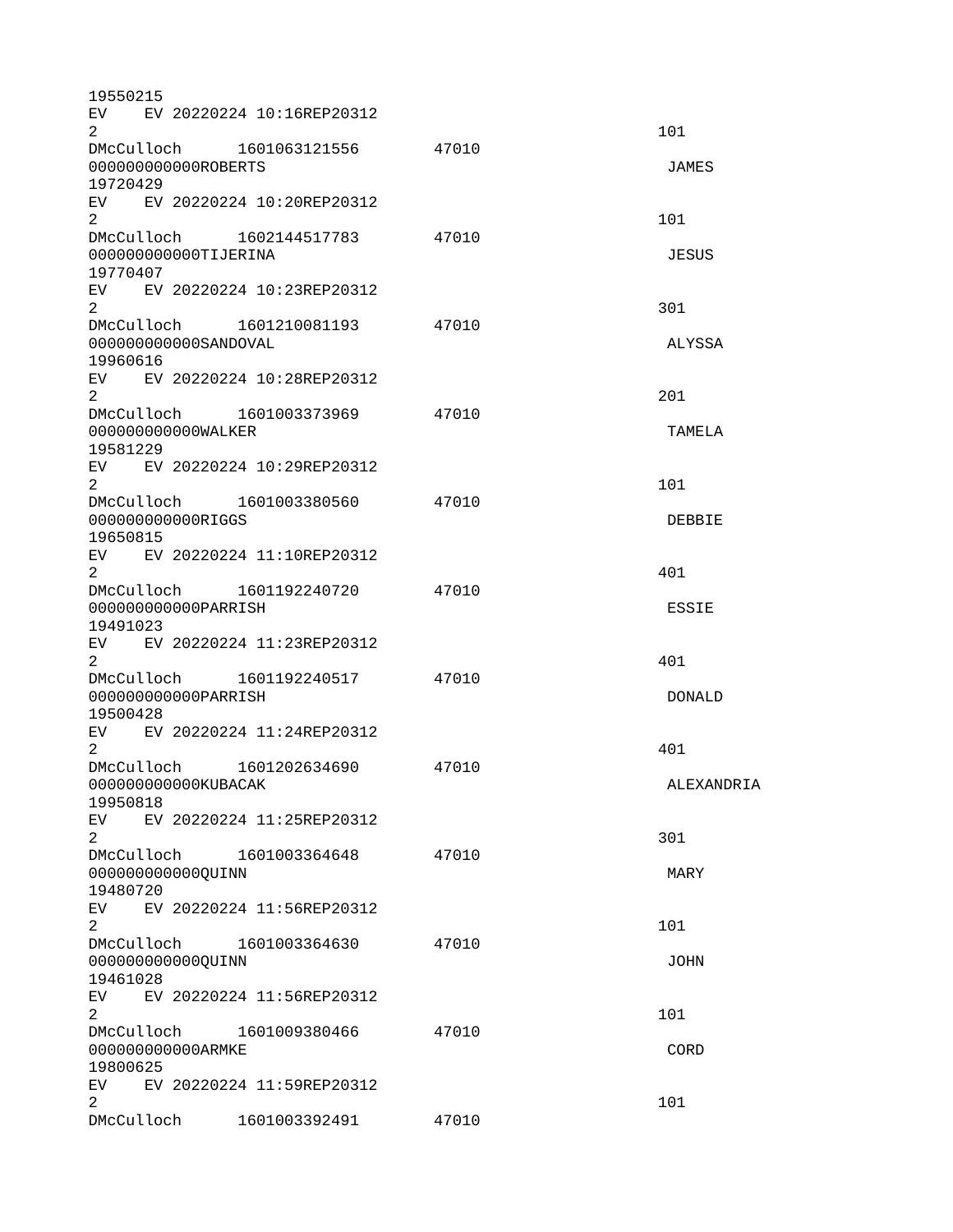| 000000000000ARMKE<br>19740516                                                                                                                                                                                                                                                             |       | FORREST         |
|-------------------------------------------------------------------------------------------------------------------------------------------------------------------------------------------------------------------------------------------------------------------------------------------|-------|-----------------|
| EV EV 20220224 12:00REP20312<br>$\overline{2}$                                                                                                                                                                                                                                            |       | 101             |
| DMcCulloch 1601139468519<br>47010<br>000000000000STARK<br>19450308                                                                                                                                                                                                                        |       | <b>PRESCOTT</b> |
| EV EV 20220224 12:13REP20312<br>2                                                                                                                                                                                                                                                         |       | 202             |
| DMcCulloch 1601153009946<br>000000000000LAWRENCE<br>19900424                                                                                                                                                                                                                              | 47010 | LARAT           |
| EV EV 20220224 12:27REP20312<br>$\overline{2}$                                                                                                                                                                                                                                            |       | 301             |
| DMcCulloch 1601006623999<br>47010<br>000000000000WHITE<br>19471013                                                                                                                                                                                                                        |       | PHILLIP         |
| EV.<br>EV 20220224 12:52REP20312<br>2                                                                                                                                                                                                                                                     |       | 301             |
| DMcCulloch 1602148725013<br>47010<br>000000000000MALMSTROM<br>19810820                                                                                                                                                                                                                    |       | <b>ROBERT</b>   |
| EV EV 20220224 12:53REP20312<br>$\overline{2}$                                                                                                                                                                                                                                            |       | 101             |
| DMcCulloch 1601037039418<br>000000000000WILLIAMS<br>19501016                                                                                                                                                                                                                              | 47010 | <b>RAE</b>      |
| EV EV 20220224 12:58REP20312<br>$\overline{2}$                                                                                                                                                                                                                                            |       | 201             |
| DMcCulloch 1601037039402<br>000000000000WILLIAMS<br>19470117                                                                                                                                                                                                                              | 47010 | DWIGHT          |
| EV EV 20220224 12:59REP20312<br>$\overline{2}$                                                                                                                                                                                                                                            |       | 201             |
| DMcCulloch  1601012274024  47010<br>00000000000FUCHS<br>19820615                                                                                                                                                                                                                          |       | LEIGH           |
| EV.<br>EV 20220224 13:03REP20312<br>2                                                                                                                                                                                                                                                     |       | 301             |
| DMcCulloch 1601037106920<br>000000000000WALKUP-YEATS<br>19571026                                                                                                                                                                                                                          | 47010 | PHYLLIS         |
| EV EV 20220224 13:26REP20312<br>$\mathbf{2}$                                                                                                                                                                                                                                              |       | 402             |
| DMcCulloch 1601037106954<br>00000000000YEATS<br>19500920                                                                                                                                                                                                                                  | 47010 | DAVID           |
| EV  <br>EV 20220224 13:26REP20312<br>$\overline{2}$                                                                                                                                                                                                                                       |       | 402             |
| DMcCulloch 1601008968747<br>000000000000ULMER<br>19540919                                                                                                                                                                                                                                 | 47010 | TEDRA           |
| EV EV 20220224 13:27REP20312<br>$\mathbf{2}^{\prime}$                                                                                                                                                                                                                                     |       | 301             |
| DMcCulloch 1601008970076<br>000000000000ULMER                                                                                                                                                                                                                                             | 47010 | <b>NEAL</b>     |
| 19510627<br>EV and the set of the set of the set of the set of the set of the set of the set of the set of the set of the set of the set of the set of the set of the set of the set of the set of the set of the set of the set of the se<br>EV 20220224 13:28REP20312<br>$\overline{2}$ |       | 301             |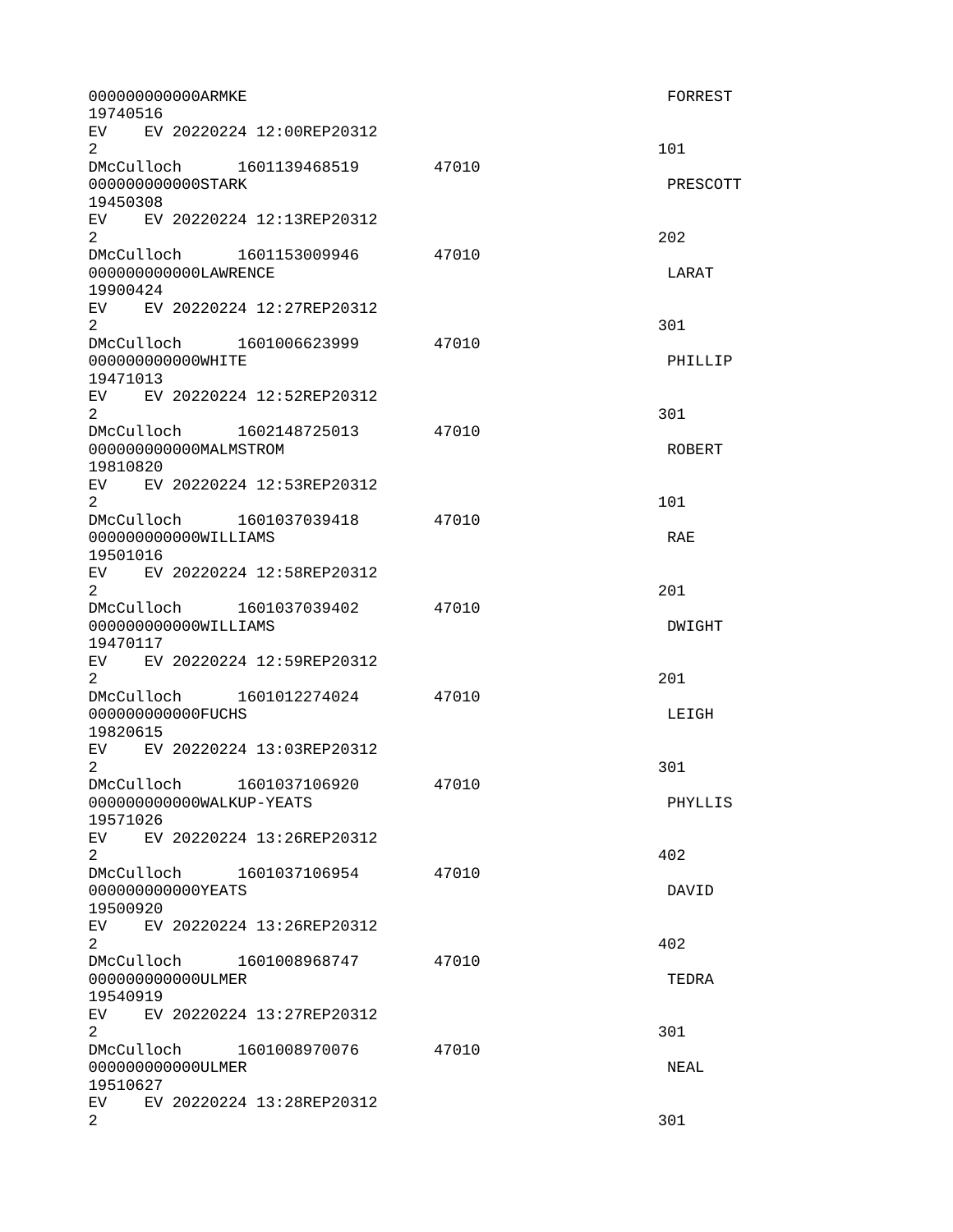| DMcCulloch<br>000000000000MCANELLY<br>19650831 | 1601003366238                  | 47010 | <b>JULIA</b>   |
|------------------------------------------------|--------------------------------|-------|----------------|
| $\overline{2}$                                 | EV EV 20220224 13:29REP20312   |       | 101            |
| 000000000000GALINDO<br>19640104                | DMcCulloch 1601003381232       | 47010 | <b>JESUS</b>   |
| $\overline{2}$                                 | EV EV 20220224 13:30REP20312   |       | 201            |
| 000000000000TINNEY<br>19770501                 | DMcCulloch  1602137014567      | 47010 | <b>SHAWN</b>   |
| $\overline{2}$                                 | EV EV 20220224 13:31REP20312   |       | 301            |
| 000000000000MCSHAN<br>19380318                 | DMcCulloch 1601003386151 47010 |       | <b>ROBERT</b>  |
| EV  <br>$\overline{2}$                         | EV 20220224 13:32REP20312      |       | 201            |
| 000000000000TINDOL<br>19481227                 | DMcCulloch 1601058685718       | 47010 | <b>KATHY</b>   |
| $\overline{2}$                                 | EV EV 20220224 13:33REP20312   |       | 101            |
| 000000000000TINDOL<br>19580520                 |                                | 47010 | JIMMY          |
| $\overline{2}$                                 | EV EV 20220224 13:35REP20312   |       | 101            |
| 000000000000HUTCHINS<br>19460906               | DMcCulloch 1601003378599       | 47010 | <b>BEVERLY</b> |
| $\overline{2}$                                 | EV EV 20220224 13:44REP20312   |       | 401            |
| 000000000000HUTCHINS<br>19460810               | DMcCulloch 1601003378608       | 47010 | CARL           |
| EV.<br>2                                       | EV 20220224 13:45REP20312      |       | 401            |
| DMcCulloch<br>00000000000PEAVY<br>19471222     | 1601003393828                  | 47010 | <b>TERRY</b>   |
| 2                                              | EV EV 20220224 13:49REP20312   |       | 202            |
| 00000000000DENNIS<br>19470829                  | DMcCulloch 1601003394899       | 47010 | <b>DON</b>     |
| $\overline{2}$                                 | EV EV 20220224 13:57REP20312   |       | 402            |
| 00000000000PEARMAN<br>19691113                 | DMcCulloch 1601019030909       | 47010 | JENNIFER       |
| 2                                              | EV EV 20220224 13:58REP20312   |       | 201            |
| 00000000000ARMKE<br>19461224                   | DMcCulloch 1601003392489       | 47010 | <b>ELLEN</b>   |
|                                                | EV EV 20220224 14:00REP20312   |       |                |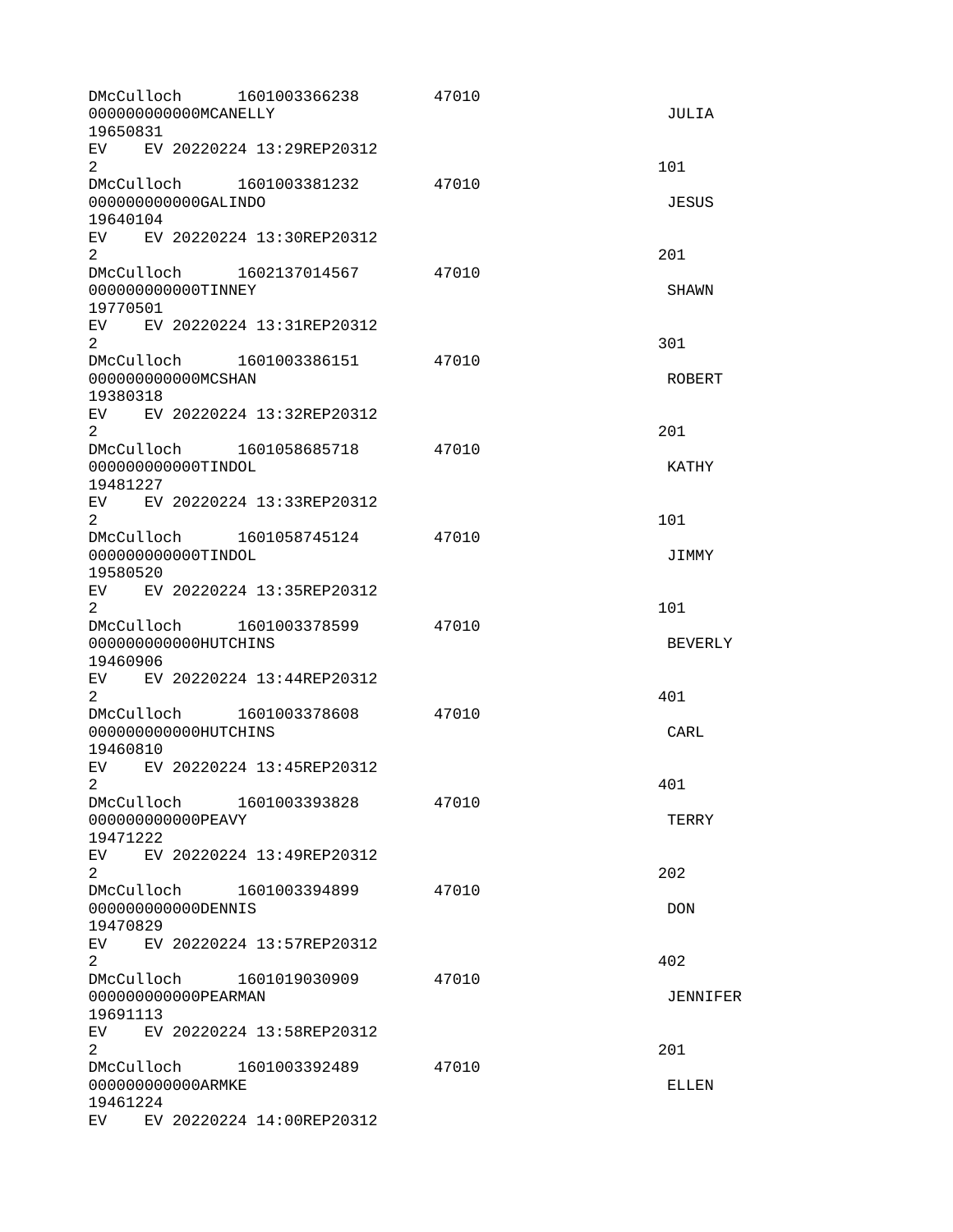| $\overline{2}$                                                                                                                                                                                                                                                      |                                |       | 101             |
|---------------------------------------------------------------------------------------------------------------------------------------------------------------------------------------------------------------------------------------------------------------------|--------------------------------|-------|-----------------|
| 000000000000ARMKE                                                                                                                                                                                                                                                   | DMcCulloch 1601003392518 47010 |       | <b>FORREST</b>  |
| 19470707                                                                                                                                                                                                                                                            |                                |       |                 |
| EV EV 20220224 14:01REP20312<br>$\overline{2}$<br>DMcCulloch 1601035801392                                                                                                                                                                                          |                                | 47010 | 101             |
| 000000000000BLAIR<br>19551113                                                                                                                                                                                                                                       |                                |       | <b>DUANE</b>    |
| EV EV 20220224 14:04REP20312<br>$2^{\circ}$                                                                                                                                                                                                                         |                                |       | 101             |
| DMcCulloch 1602177662081<br>000000000000MCCALLISTER<br>19761102                                                                                                                                                                                                     |                                | 47010 | <b>STEVEN</b>   |
| EV EV 20220224 14:15REP20312<br>$\overline{2}$                                                                                                                                                                                                                      |                                |       | 301             |
| DMcCulloch 1601003388229<br>000000000000JAMES<br>19510326                                                                                                                                                                                                           |                                | 47010 | MERCEDES        |
| EV EV 20220224 14:18REP20312<br>$\overline{2}$                                                                                                                                                                                                                      |                                |       | 201             |
| DMcCulloch 1601160025478<br>000000000000BARKER<br>19901025                                                                                                                                                                                                          |                                | 47010 | <b>DREW</b>     |
| EV EV 20220224 14:26REP20312<br>2                                                                                                                                                                                                                                   |                                |       | 301             |
| DMcCulloch 1601075066361<br>000000000000JOLLIFF<br>19750214                                                                                                                                                                                                         |                                | 47010 | <b>RICHARD</b>  |
| EV EV 20220224 14:31REP20312<br>$\overline{2}$                                                                                                                                                                                                                      |                                |       | 101             |
| DMcCulloch 1601003375371<br>000000000000GRAY<br>19630904                                                                                                                                                                                                            |                                | 47010 | <b>KATHLEEN</b> |
| EV EV 20220224 14:34REP20312<br>2                                                                                                                                                                                                                                   |                                |       | 101             |
| DMcCulloch 1601028422346<br>000000000000P0WELL<br>19590309                                                                                                                                                                                                          |                                | 47010 | ALICE           |
| EV EV 20220224 14:43REP20312<br>$\overline{c}$                                                                                                                                                                                                                      |                                |       | 101             |
| DMcCulloch<br>000000000000GALINDO<br>19610712                                                                                                                                                                                                                       | 1601003363529                  | 47010 | PAULINE         |
| EV.<br>2<br>DMcCulloch 1601058520217                                                                                                                                                                                                                                | EV 20220224 14:44REP20312      | 47010 | 101             |
| 000000000000SN0DGRASS<br>19540713<br>EV EV 20220224 14:49REP20312                                                                                                                                                                                                   |                                |       | <b>EDITH</b>    |
| $\overline{2}$<br>DMcCulloch 1601003379776                                                                                                                                                                                                                          |                                | 47010 | 101             |
| 000000000000SN0DGRASS<br>19480218<br>EV and the set of the set of the set of the set of the set of the set of the set of the set of the set of the set of the set of the set of the set of the set of the set of the set of the set of the set of the set of the se | EV 20220224 14:50REP20312      |       | LESLIE          |
| $\overline{2}$<br>DMcCulloch 1601003396035                                                                                                                                                                                                                          |                                | 47010 | 101             |
| 00000000000KYZER<br>19580921                                                                                                                                                                                                                                        |                                |       | <b>MARK</b>     |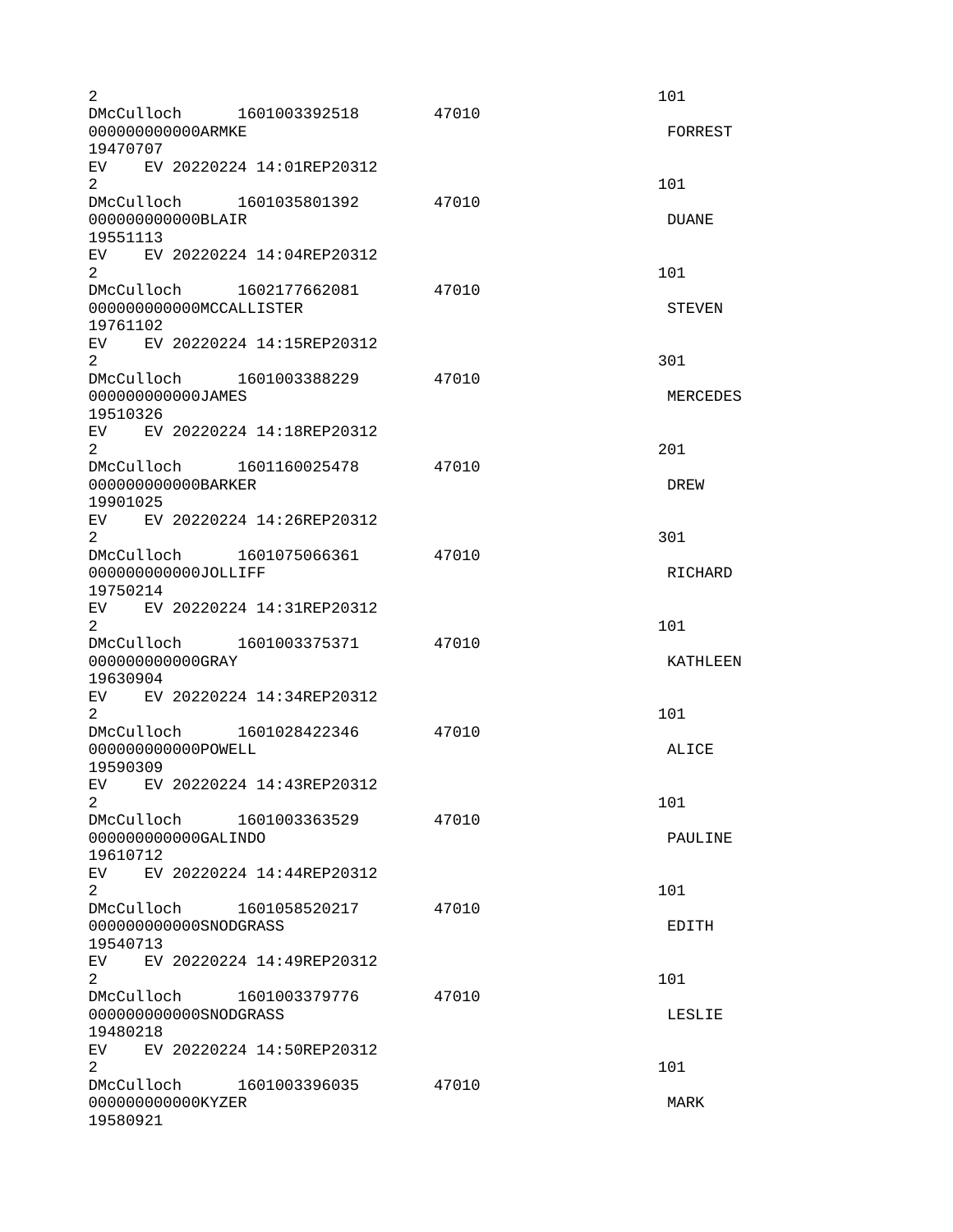EV EV 20220224 15:13REP20312  $2^{402}$ DMcCulloch 1601003364695 47010 000000000000SAWYER LARRY 19491123 EV EV 20220224 15:15REP20312  $2\,$ DMcCulloch 1601020550418 47010 000000000000HALL TOMMY 19440902 EV EV 20220224 15:28REP20312  $2\,$ DMcCulloch 1601148992578 47010 000000000000HALL BERTHA 19421115 EV EV 20220224 15:30REP20312  $2\,$ DMcCulloch 1601003393291 47010 000000000000BIERMAN ERIC 19610628 EV EV 20220224 15:45REP20312  $2\,$ DMcCulloch 1601185867326 47010 000000000000NOBLES DEBORAH 19510312 EV EV 20220224 15:48REP20312  $2<sup>2</sup>$ DMcCulloch 1601164872571 47010 000000000000TURNER BILLY 19321104 EV EV 20220224 15:59REP20312  $2 \t 101$ DMcCulloch 1601003376068 47010 000000000000DAVENPORT SAUNDRA 19450526 EV EV 20220224 16:01REP20312  $2\,$ DMcCulloch 1601003388970 47010 0000000000000GOLEMON details and the control of the control of the control of the control of the control of the control of the control of the control of the control of the control of the control of the control of the contr 19460517 EV EV 20220224 16:04REP20312  $2<sup>2</sup>$ DMcCulloch 1601001874759 47010 00000000000000KING BRIAN 19740730 EV EV 20220224 16:13REP20312  $2 \t 101$ DMcCulloch 1602163822176 47010 000000000000ROBERTS COLBY 20010928 EV EV 20220224 16:14REP20312  $2<sup>2</sup>$ DMcCulloch 1601148240678 47010 000000000000LAWRENCE STORMY 19891222 EV EV 20220224 16:18REP20312  $2\,$ DMcCulloch 1601003363028 47010 000000000000AVERY D DURELLE